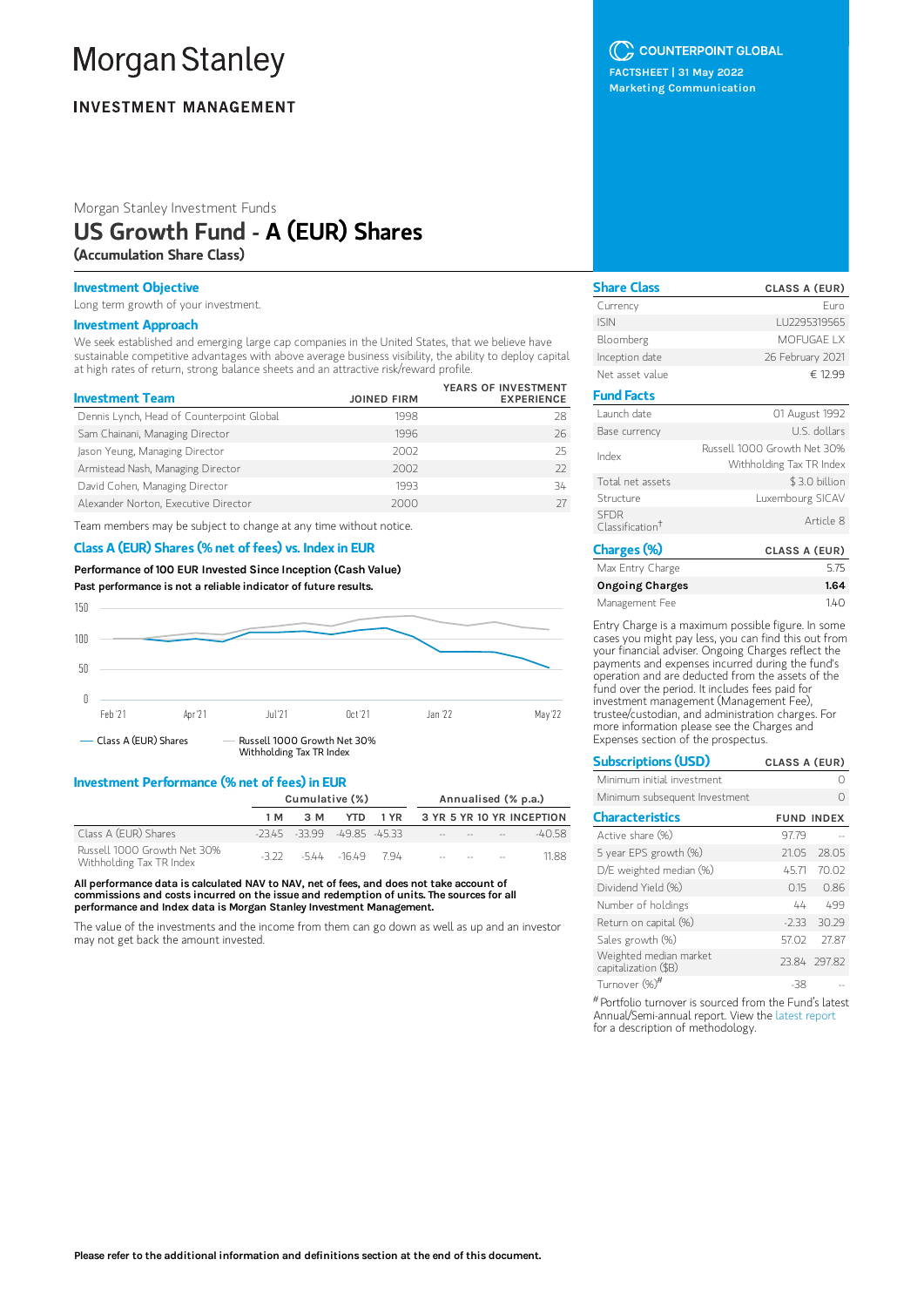## Sector Allocation (% of Total Net Assets)<sup>1,2</sup> FUND INDEX

| Information<br>Technology | 47.03 | 46.15 |
|---------------------------|-------|-------|
| Health Care               | 17.30 | 9.28  |
| Consumer<br>Discretionary | 14.58 | 17.37 |
| Communication<br>Services | 7.51  | 9.88  |
| Industrials               | 4.89  | 6.38  |
| <b>Financials</b>         | 1.36  | 2.60  |
| Materials                 | 0.37  | 1.06  |
| Other                     | 0.42  |       |
| Cash                      | 4.58  |       |

| Top Holdings (% of Total Net Assets) <sup>3</sup> | <b>FUND</b> | <b>INDEX</b> |
|---------------------------------------------------|-------------|--------------|
| Royalty Pharma Plc                                | 6.08        | 0.04         |
| Cloudflare Inc.                                   | 5.79        | 0.07         |
| Snowflake Inc.                                    | 5.69        | 0.13         |
| The Trade Desk, Inc.                              | 5.59        | 0.12         |
| Doordash Inc.                                     | 5.33        | 0.05         |
| Shopify Inc                                       | 4.80        |              |
| Datadog Inc                                       | 4.79        | 0.13         |
| Block Inc.                                        | 3.84        | 0.23         |
| Roblox Corp                                       | 3.68        |              |
| Uber Technologies Inc                             | 3.51        | 0.17         |
| Total                                             | 49.10       |              |

<sup>†</sup> This Fund is classified as an Article 8 product under the Sustainable Finance Disclosure Regulation. Article 8 products are those which promote environmental or social characteristics and which integrate sustainability into the investment process in a binding manner. Before making any decision to invest in the fund mentioned herein, please refer to all the characteristics and objectives of the Fund noted in the current Prospectus and KIID at morganstanleyinvestmentfunds.com.

<sup>1</sup>May not sum to 100% due to the exclusion of other assets and liabilities. <sup>2</sup> For additional information regarding sector classification/definitions please visit www.msci.com/gics and the glossary at www.morganstanley.com/im. <sup>3</sup> These securities and percentage allocations are only for illustrative purposes and do not constitute, and should not be construed as, investment advice or recommendations with respect to the securities or investments mentioned.

#### Please refer to the Prospectus for full risk disclosures, available at w.morganstanleyinvestmentfunds.com. All data as of 31.05.2022 and subject to change daily.

This is a marketing communication. Applications for shares in the Fund should not be made without first consulting the current Prospectus and the Key Investor Information Document ("KIID"), which are available in English and in the official language of your local jurisdiction at

[morganstanleyinvestmentfunds.com](https://www.morganstanley.com/im/msinvf/index.html) or free of charge from the Registered Office of Morgan Stanley Investment Funds, European Bank and Business Centre, 6B route de Trèves, L-2633 Senningerberg, R.C.S. Luxemburg B 29 192. A summary of investor rights is available in English at the same website. If the management company of the relevant Fund decides to terminate its arrangement for marketing that Fund in any EEA country where it is registered for sale, it will do so in accordance with the relevant UCITS rules.

#### DEFINITIONS

The 5 year Earnings Per Share (EPS) growth rate is the weighted average of earnings per share growth for all securities in the portfolio projected for the past five fiscal years. Earnings per share for a company is defined as total earnings divided by shares outstanding. Active Share is a measure of the percentage of stock holdings in a managers portfolio that differ from the benchmark index (based on holdings and weight of holdings). Active Share scores range from 0%-100%. A score of 100% means you are completely different from the benchmark. Active Share calculation may consolidate holdings with the same economic exposure. Bloomberg stands for 'Bloomberg Global Identifier (BBGID)'. This is a unique 12 digit alphanumerical code designed to enable the identification of securities, such as the Morgan Stanley Investment Funds sub-funds at share class level, on a Bloomberg Terminal. The Bloomberg Terminal, a system provided by Bloomberg L.P., enables analysts to access and analyse real-time financial market data. Each Bloomberg code starts with the same BBG prefix, followed by nine further characters that we list here in this

#### Share Class A (EUR) Risk and Reward Profile

| Lower Risk |                                  |  |  | Higher Risk                       |  |
|------------|----------------------------------|--|--|-----------------------------------|--|
|            |                                  |  |  |                                   |  |
|            | <b>Potentially Lower Rewards</b> |  |  | <b>Potentially Higher Rewards</b> |  |

The risk and reward category shown is based on historic data.

Historic figures are only a guide and may not be a reliable indicator of what

- may happen in the future. As such this category may change in the future.
- The higher the category, the greater the potential reward, but also the
- greater the risk of losing the investment. Category 1 does not indicate a risk free investment.
- The fund is in this category because it invests in company shares and the fund's simulated and/or realised return has experienced high rises and falls historically.
- The fund may be impacted by movements in the exchange rates between the fund's currency and the currencies of the fund's investments.

This rating does not take into account other risk factors which should be considered before investing, these include:

- The fund relies on other parties to fulfill certain services, investments or transactions. If these parties become insolvent, it may expose the fund to financial loss.
- Sustainability factors can pose risks to investments, for example: impact asset values, increased operational costs.
- There may be an insufficient number of buyers or sellers which may affect the funds ability to buy or sell securities.
- Investment in China A-Shares via Shanghai-Hong Kong and Shenzhen-Hong Kong Stock Connect programs may also entail additional risks, such as risks linked to the ownership of shares.
- There are increased risks of investing in emerging markets as political, legal and operational systems may be less developed than in developed markets.
- Past performance is not a reliable indicator of future results. Returns may increase or decrease as a result of currency fluctuations. The value of investments and the income from them can go down as well as up and investors may lose all or a substantial portion of his or her investment.
- The value of the investments and the income from them will vary and there can be no assurance that the Fund will achieve its investment objectives.
- Investments may be in a variety of currencies and therefore changes in rates of exchange between currencies may cause the value of investments to decrease or increase. Furthermore, the value of investments may be adversely affected by fluctuations in exchange rates between the investor's reference currency and the base currency of the investments.

#### Additional A Share Classes

| 1110073232471 | <b>MORUEGLIX</b>    |
|---------------|---------------------|
|               |                     |
| LU0266117414  | <b>MSLIEGAH I X</b> |
| 1110239688517 | MSLIEGAX I X        |
|               | <b>MOFUGAXIX</b>    |
|               | 1112473715162       |

guide for each share class of each fund. Debt/equity (D/E) is a measure of a company's financial leverage calculated by dividing its total liabilities by stockholders' equity. Dividend yield is the ratio between how much a company pays out in dividends each year relative to its share price. ISIN is the international securities identification number (ISIN), a 12 digit code consisting of numbers and letters that distinctly identifies securities. NAV is the Net Asset Value per share of the Fund (NAV), which represents the value of the assets of a fund less its liabilities. Number of holdings provided are a typical range, not a maximum number. The portfolio may exceed this from time to time due to market conditions and outstanding trades. R squared measures how well an investment's returns correlate to an index. An R squared of 1.00 means the portfolio performance is 100% correlated to the index's, whereas a low r-squared means that the portfolio performance is less correlated to the index's. Return on capital is a measure of a company's efficiency at allocating the capital under its control to profitable investments, calculated by dividing net income minus dividends by total capital. Sales growth is the increase in sales over a specific period of time, often but not necessarily annually. Weighted median market capitalization is the point at which half of the market value of a portfolio or index is invested in stocks with a greater market cap, while the other half of the market value is invested in stocks with a lower market cap.

#### INDEX INFORMATION

The Russell 1000 Growth Net 30% Withholding Tax TR Index measures the performance of the large-cap growth segment of the U.S. equity universe, net 30% withholding tax TR. It includes those Russell 1000® Index companies with higher price-to-book ratios and higher forecasted growth values. The Russell 1000® Index is an index of approximately 1,000 of the largest U.S. companies based on a combination of market capitalization and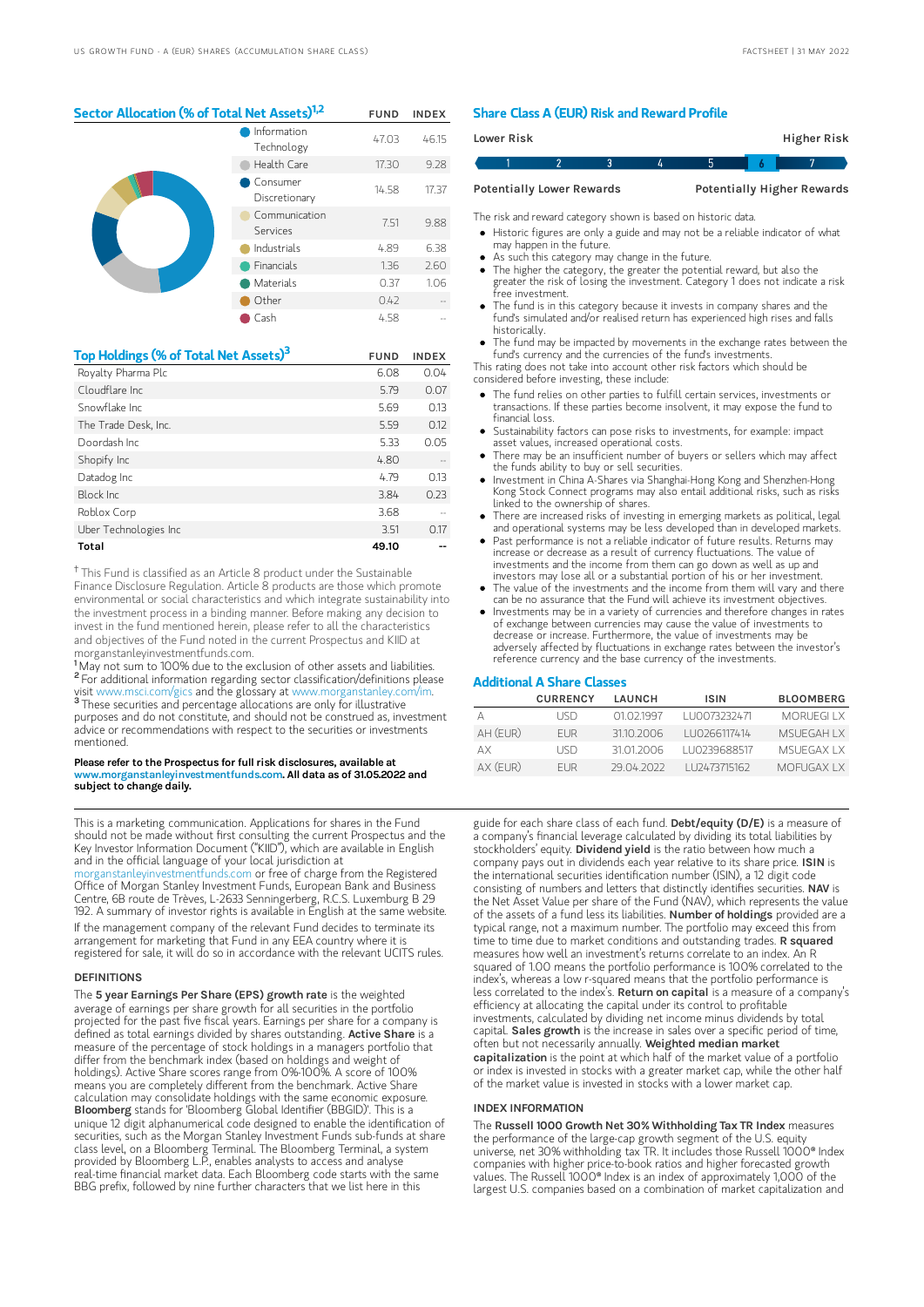current index membership.

#### DISTRIBUTION

This communication is only intended for and will only be distributed to persons resident in jurisdictions where such distribution or availability would not be contrary to local laws or regulations. In particular, the Shares are not for distribution to US persons.

Ireland: MSIM Fund Management (Ireland) Limited. Registered Office: The Observatory, 7-11 Sir John Rogerson's Quay, Dublin 2, D02 VC42, Ireland. Registered in Ireland as a private company limited by shares under company number 616661. MSIM Fund Management (Ireland) Limited is regulated by the Central Bank of Ireland. United Kingdom: Morgan Stanley Investment Management Limited is authorised and regulated by the Financial Conduct Authority. Registered in England. Registered No. 1981121. Registered Office: 25 Cabot Square, Canary Wharf, London E14 4QA, authorised and regulated by the Financial Conduct Authority. Dubai: Morgan Stanley Investment Management Limited (Representative Office, Unit Precinct 3-7th Floor-Unit 701 and 702, Level 7, Gate Precinct Building 3, Dubai International Financial Centre, Dubai, 506501, United Arab Emirates. Telephone: +97 (0)14 709 7158). Italy: MSIM Fund Management (Ireland)Limited, Milan Branch (Sede Secondaria di Milano) is a branch of MSIM Fund Management (Ireland) Limited, a company registered in Ireland, regulated by the Central Bank of Ireland and whose registered office is at The Observatory, 7-11 Sir John Rogerson's Quay, Dublin 2, D02 VC42, Ireland. MSIM Fund Management (Ireland) Limited Milan Branch (Sede Secondaria di Milano) with seat in Palazzo Serbelloni Corso Venezia, 16 20121 Milano, Italy, is registered in Italy with company number and VAT number 11488280964. The Netherlands: MSIM Fund Management (Ireland) Limited, Rembrandt Tower, 11th Floor Amstelplein 1 1096HA, Netherlands. Telephone: 31 2-0462-1300. Morgan Stanley Investment Management is a branch office of MSIM Fund Management (Ireland) Limited. MSIM Fund Management (Ireland) Limited is regulated by the Central Bank of Ireland. France: MSIM Fund Management (Ireland) Limited, Paris Branch is a branch of MSIM Fund Management (Ireland) Limited, a company registered in Ireland, regulated by the Central Bank of Ireland and whose registered office is at The Observatory, 7-11 Sir John Rogerson's Quay, Dublin 2, D02 VC42, Ireland. MSIM Fund Management (Ireland) Limited Paris Branch with seat at 61 rue de Monceau 75008 Paris, France, is registered in France with company number 890 071 863 RCS. Spain: MSIM Fund Management (Ireland) Limited, Sucursal en España is a branch of MSIM Fund Management (Ireland) Limited, a company registered in Ireland, regulated by the Central Bank of Ireland and whose registered office is at The Observatory, 7-11 Sir John Rogerson's Quay, Dublin 2, D02 VC42, Ireland. MSIM Fund Management (Ireland) Limited, Sucursal en España with seat in Calle Serrano 55, 28006, Madrid, Spain, is registered in Spain with tax identification number W0058820B. Switzerland: Morgan Stanley & Co. International plc, London, Zurich Branch Authorised and regulated by the Eidgenössische Finanzmarktaufsicht ("FINMA"). Registered with the Register of Commerce Zurich CHE-115.415.770. Registered Office: Beethovenstrasse 33, 8002 Zurich, Switzerland, Telephone +41 (0) 44 588 1000. Facsimile Fax: +41(0) 44 588 1074.

Australia: This publication is disseminated in Australia by Morgan Stanley Investment Management (Australia) Pty Limited ACN: 122040037, AFSL No. 314182, which accepts responsibility for its contents. This publication, and any access to it, is intended only for "wholesale clients" within the meaning<br>of the Australian Corporations Act. **Hong Kong:** This document has been issued by Morgan Stanley Asia Limited for use in Hong Kong and shall only be made available to "professional investors" as defined under the Securities and Futures Ordinance of Hong Kong (Cap 571). The contents of this document have not been reviewed nor approved by any regulatory authority including the Securities and Futures Commission in Hong Kong. Accordingly, save where an exemption is available under the relevant law, this document shall not be issued, circulated, distributed, directed at, or made available to, the public in Hong Kong. Singapore: This publication should not be considered to be the subject of an invitation for subscription or purchase, whether directly or indirectly, to the public or any member of the public in Singapore other than (i) to an institutional investor under section 304 of the Securities and Futures Act, Chapter 289 of Singapore ("SFA"), (ii) to a "relevant person" (which includes an accredited investor) pursuant to section 305 of the SFA, and such distribution is in accordance with the conditions specified in section 305 of the SFA; or (iii) otherwise pursuant to, and in accordance with the conditions of, any other applicable provision of the SFA. In particular, for investment funds that are not authorized or recognized by the MAS, units in such funds are not allowed to be offered to the retail public; any written material issued to persons as aforementioned in connection with an offer is not a prospectus as defined in the SFA and, accordingly, statutory liability under the SFA in relation to the content of prospectuses does not apply, and investors should consider carefully whether the investment is suitable for them. This publication has not been reviewed by the Monetary Authority of Singapore.

Chile: Neither the Fund nor the interests in the Fund are registered in the Registry of Offshore Securities (el Registro de Valores Extranjeros) or

subject to the supervision of the Commission for the Financial Market (la Comisión para el Mercado Financiero). This document and other offering materials relating to the offer of the interests in the Fund do not constitute a public offer of, or an invitation to subscribe for or purchase, the Fund interests in the Republic of Chile, other than to individually identified purchasers pursuant to a private offering within the meaning of Article 4 of the Chilean Securities Act (la Ley del Mercado de Valores) (an offer that is not "addressed to the public at large or to a certain sector or specific group of the public").

Peru: The interests in the Fund have not been and will not be registered in Peru under Decreto Legislativo 862: Ley de Fondos de Inversión y sus Sociedades Administradoras or under Decreto Legislativo 861: Ley del Mercado de Valores (the "Securities Market Law"), and are being offered to institutional investors only (as defined in article 8 of the Securities Market Law) pursuant to a private placement, according to article 5 of the Securities Market Law. The interests in the Fund have not been registered in the securities market public registry (Registro Público del Mercado de Valores) maintained by, and the offering of the Fund interests in Peru is not subject to the supervision of, the Superintendencia del Mercado de Valores. Any transfers of the Fund interests shall be subject to the limitations contained in the Securities Market Law and the regulations issued thereunder.

#### IMPORTANT INFORMATION

EMEA: This marketing communication has been issued by MSIM Fund Management (Ireland) Limited. MSIM Fund Management (Ireland) Limited is regulated by the Central Bank of Ireland. MSIM Fund Management (Ireland) Limited is incorporated in Ireland as a private company limited by shares with company registration number 616661 and has its registered address at The Observatory, 7-11 Sir John Rogerson's Quay, Dublin 2, D02 VC42, Ireland.

This document contains information relating to the sub-fund ("Fund") of Morgan Stanley Investment Funds, a Luxembourg domiciled Société d'Investissement à Capital Variable. Morgan Stanley Investment Funds (the "Company") is registered in the Grand Duchy of Luxembourg as an undertaking for collective investment pursuant to Part 1 of the Law of 17th December 2010, as amended. The Company is an Undertaking for Collective Investment in Transferable Securities ("UCITS").

Applications for shares in the Fund should not be made without first consulting the current Prospectus, Key Investor Information Document ("KIID"), Annual Report and Semi-Annual Report ("Offering Documents"), or other documents available in your local jurisdiction which is available free of charge from the Registered Office: European Bank and Business Centre, 6B route de Trèves, L-2633 Senningerberg, R.C.S. Luxemburg B 29 192. In addition, all Italian investors should refer to the 'Extended Application Form', and all Hong Kong investors should refer to the 'Additional Information for Hong Kong Investors' section, outlined within the Prospectus. Copies of the Prospectus, KIID, the Articles of Incorporation and the annual and semiannual reports, in German, and further information can be obtained free of charge from the representative in Switzerland. The representative in Switzerland is Carnegie Fund Services S.A., 11, rue du Général-Dufour, 1204 Geneva. The paying agent in Switzerland is Banque Cantonale de Genève, 17, quai de l'Ile, 1204 Geneva. The document has been prepared solely for informational purposes and does not constitute an offer or a recommendation to buy or sell any particular security or to adopt any specific investment strategy.

Any index referred to herein is the intellectual property (including registered trademarks) of the applicable licensor. Any product based on an index is in no way sponsored, endorsed, sold or promoted by the applicable licensor and it shall not have any liability with respect thereto. The Fund is actively managed, and the management of the fund is not constrained by or compared to the composition of the Benchmark.

All investments involve risks, including the possible loss of principal. The material contained herein has not been based on a consideration of any individual client circumstances and is not investment advice, nor should it be construed in any way as tax, accounting, legal or regulatory advice. To that end, investors should seek independent legal and financial advice, including advice as to tax consequences, before making any investment decision.

The use of leverage increases risks, such that a relatively small movement in the value of an investment may result in a disproportionately large movement, unfavourable as well as favourable, in the value of that investment and, in turn, the value of the Fund.

Investment in the Fund concerns the acquisition of units or shares in a fund, and not in a given underlying asset such as building or shares of a company, as these are only the underlying assets owned.

The information contained in this communication is not a research recommendation or 'investment research' and is classified as a 'Marketing Communication' in accordance with the applicable European or Swiss regulation. This means that this marketing communication (a) has not been prepared in accordance with legal